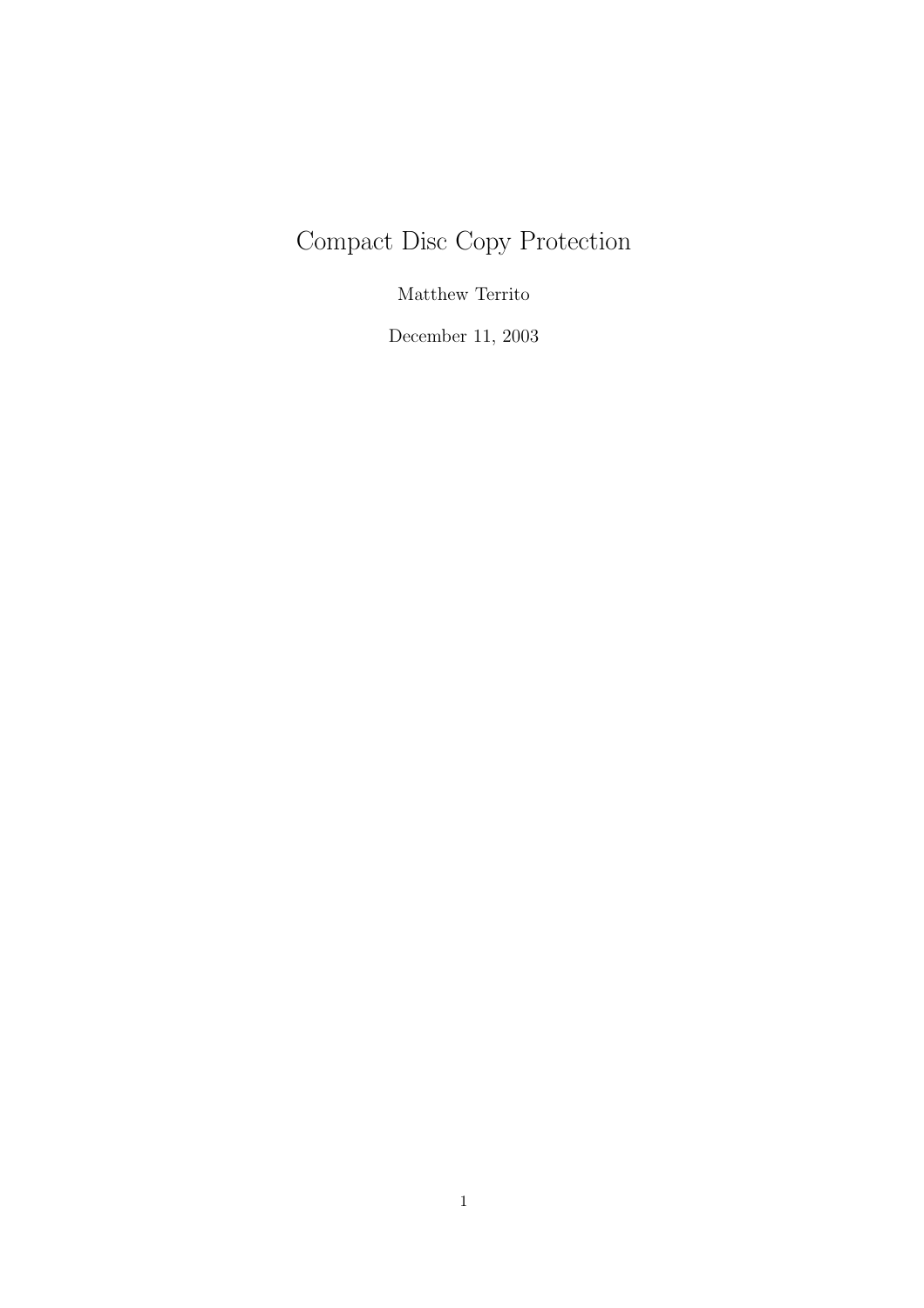#### Abstract

Sometimes, preventative measures can go so far that rather than protect effectively, they inhibit daily life. How effective are today's CD copy protection schemes in this context? In my research I analyze their sensibility not only from a technical aspect, but a social one as well. The paper looks at old schemes, compares them to the new schemes, and details how much of a success each scheme is along these terms.

Keywords: effectiveness, copy protection, usability

# 1 Introduction

Modern societies tend to take many things for granted. On a basic level, we expect that clean, running water flows to every building; that electricity is a given; that food will always be available. We also tend to make assumptions about some creature comforts as well: the climate of our homes will be well isolated from nature; drugstores will be open twenty-four hours, seven days a week; cellular telephones and the Internet are ubiquitously distributed. While some of these demands stretch the boundaries of what should be required in a functioning society of the 21st century, they illustrate the point that people like to be able to count on things.

And why shouldn't they be able to do so? After all, the point of society is to structure human life into a way that promotes certainties and guaranties. Forms of government protect the rights to property and life. Cultures create typical lifestyles that individuals can choose to take part in, feeling confident that the culture will maintain the expectations they have of it. One aspect that most everyone seems embrace is usability and a form of inter-operability. No matter what, we all have a need to be able to communicate with each other. So we have our translators, to cross the barriers of language. We have the media, to spread news and expand the borders that each culture may reach. We have the Internet, a worldwide network of information exchange. We share our music across nations and continents using recording technology. We rely on these things to exist and function, in some form, no matter where we are. The advent of the digital age has given individuals even more control over the distribution of all forms of information. We have the ability to send exact duplicates of digital information in minuscule amounts of time. This freedom has created controversy in copyright law across the world, and especially in the music world, where peer-to-peer networks have given users access to unlimited, free downloads of digitally compressed music. In response to this growing practice, compact disc (CD) manufacturers and recording labels have taken measures to prevent their CDs from being copied to computers. The hope is that by making copying impossible, they will be able to decrease and eventually extinguish the sharing of copyrighted music. While technologically protecting their content is a reasonable additional layer to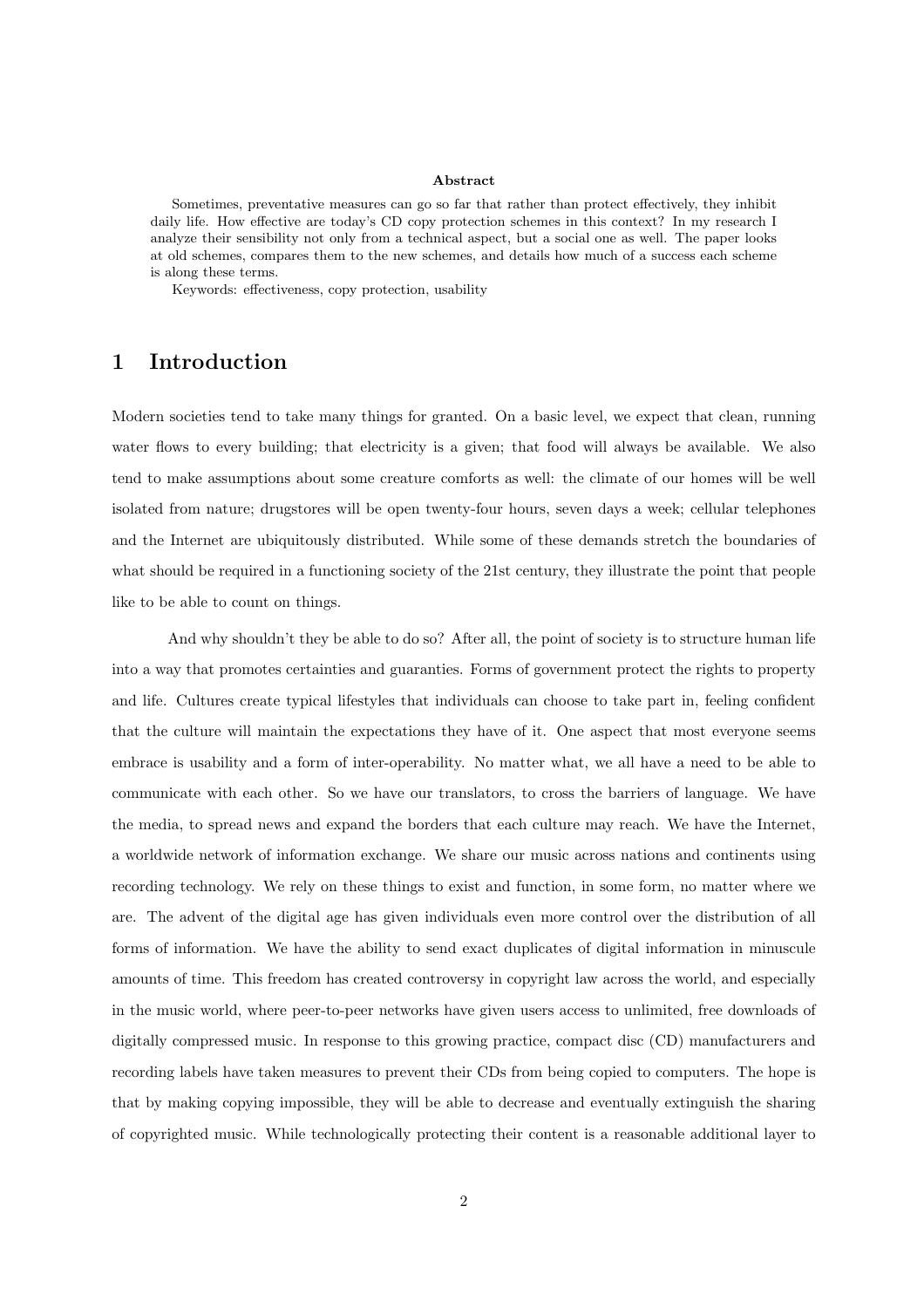the legal protection already ensured by copyright law, there is still a problem with CD copy protection: it has yet to be implemented effectively.

Not that copy protection is an impossible feat to pull off. But in order to make an effective copy protection scheme, I vouch that it must meet two basic requirements. The first requirement is that it must actually prevent the music from being stored in a digital format. The second, and possibly even more important requirement, is that it must be compatible with existing hardware. People generally expect their purchased CDs to work in the CD players they already own; they do not suppose there will be problems using disc in a CD-ROM drive; they desire the ability to be able to make at least a legitimate copy for backup uses or playback on their portable audio devices or computer. If those expectations are suddenly thrown out the widow by a copy prevention scheme and lawful users have their use rights taken from them, generally they will become frustrated. I contest that any scheme that creates this frustration is as much of a failure as if it did not provide any copy prevention at all - if not enough users are willing to use the technology, then it cannot be a success. In the music world, integration with standards an unspoken requirement in order to flourish.

# 2 Technical Background

### 2.1 CD Technology

The compact disc (CD) is the medium in which most music now is marketed. The CD was a major improvement over vinyl records, because they were smaller, more resilient and able to contain much more data. As opposed to the physically read record, CDs are optical discs, on which music is recorded in digital format and then read by a laser. It is the CD's ability to store and reproduce exact data that makes it susceptible to copying.

To record the digital audio on a master CD, a laser photographically bores pits into the layer that is conventionally considered the "top" of the CD (label side). This process creates bumps in the reflective underside, which are read by another laser during playback. Replicas of the CD are then made using a press. Because the pitted resist layer that is the master CD is so delicate, it cannot be pressed directly to make a mold. Instead, it is sprayed with a fine layer of silver to make it conductive and electroplated: a layer of metal molded to it, and the material is dissolved away, leaving an inverted copy of the master. That metal master is used to create a stamp for an assembly line. Blank CDs are then merely pressed with this stamp, covered in the reflective film and protected, recreating the original over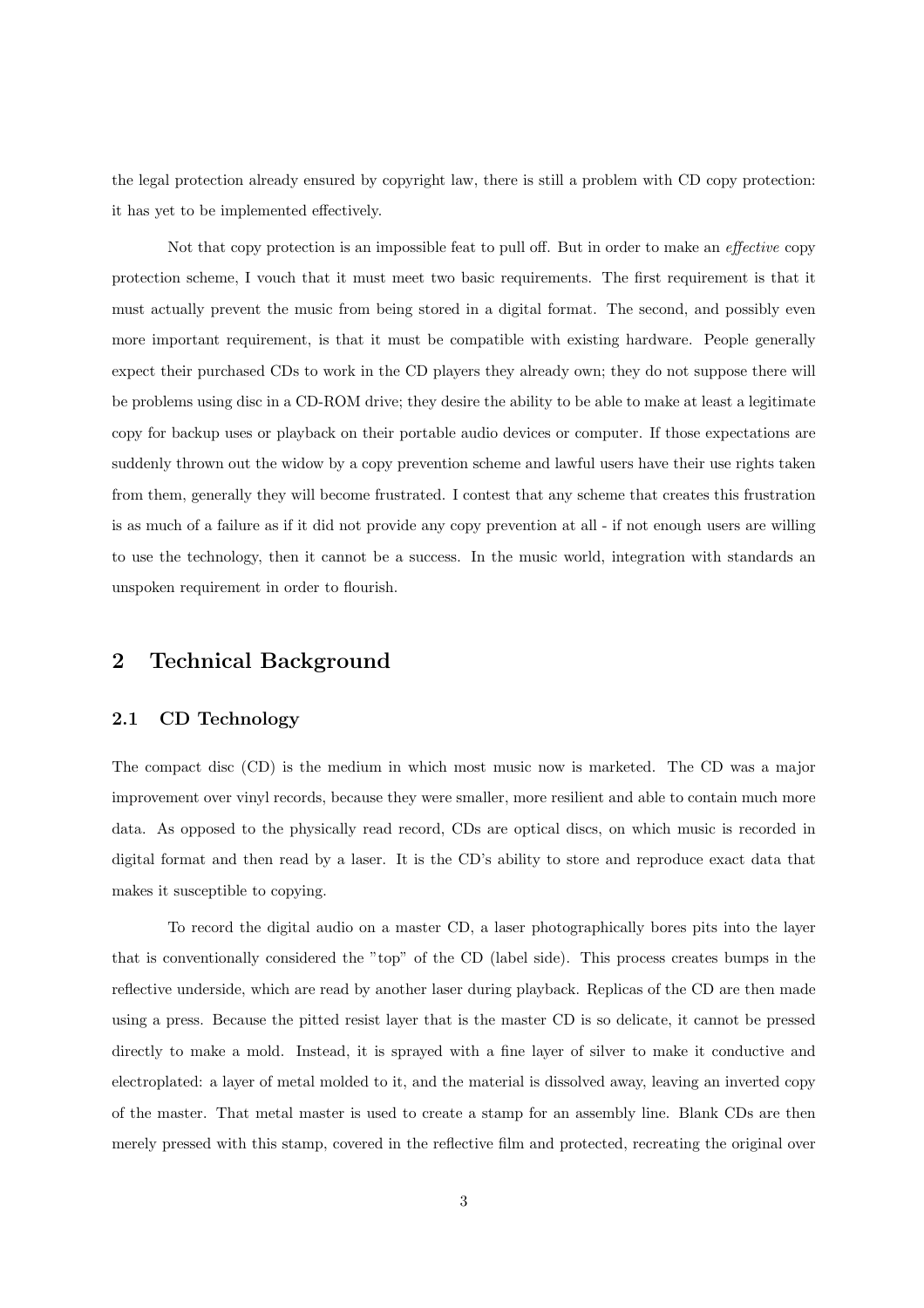and over again [Wat02].

The bumped side is covered with a clear protective layer through which the laser is focused. Because the diameter of the focused laser is so small  $(1.7 \mu m)$  and the output spread so large  $(0.7 \text{ mm})$ , most scratches or dust on this surface are completely out of focus, not affecting the sound at all [MV01].

# 2.2 Digital Audio

Analog audio can be defined using an infinite range of numbers; digital audio - and for that matter, all digital information - can only be defined using sets of ones and zeros. Because of this, an audio signal must be run through many steps in order to be transferred accurately to digital format. The basic creation of a digital audio signal follows this general process:

1) Filtering 2) Sampling 3) Quantization 4) Coding [MV01]

### 2.2.1 Filtering

Filtering is just what it sounds like: taking care of of the pieces of audio data that the encoder doesn't want to deal with. In essence, filtering checks the frequencies of an audio signal and alters them in some way, usually attenuating the frequency to fit inside the desired range [Pro02].

### 2.2.2 Sampling

To simulate the continuity of an analog signal, digital conversion uses a process known as sampling. Sampling is the process of analyzing the input frequencies only at fixed time intervals to simulate the behavior of an analog input. While this seems as if it might leave imperfections in the sound during the time between samples, the Nyquist Theorem proves that it does not. The Nyquist Theorem states that there will be no signal loss if the sampling rate is present in the input signal. However, the signal must actually be sampled at twice that frequency to prevent aliasing and overlap due to harmonics.

In the 20Hz-20kHz range usually expressed in a typical audio signal then, this places the cutoff for a sampling frequency at 40kHz. However, because anti-aliasing process required for this range is very expensive, the sampling rate was chosen higher than necessary, so that only higher, inaudible frequencies are attenuated. The standard sampling rate for an audio CD is 44.1kHz, though studio recording may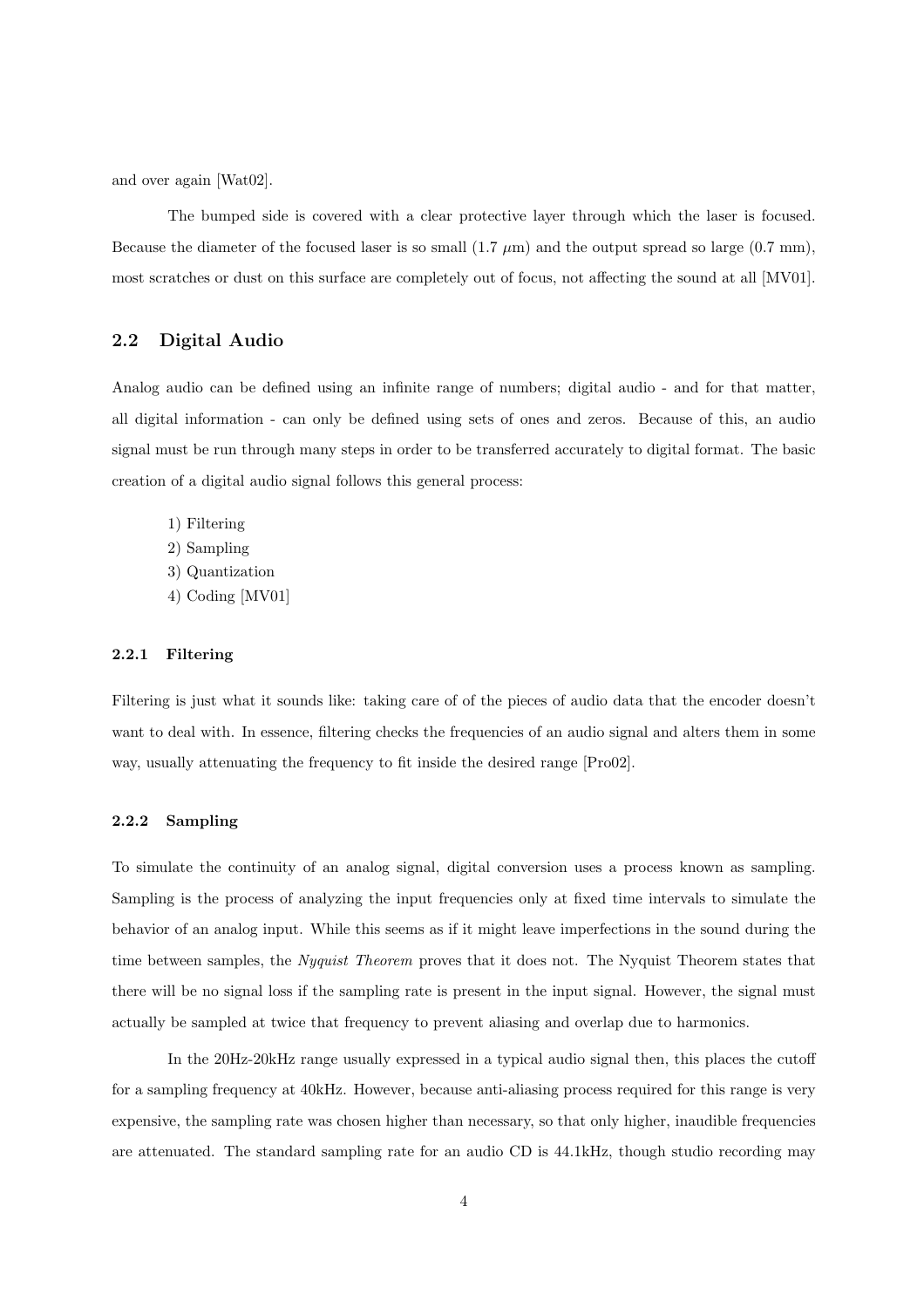be sampled at frequencies as high as 48kHz, in order to allow for editing and correct tuning [MV01].

### 2.2.3 Quantization

Quantization is the process used to convert the completely continuous amplitudes on an analog signal into a finite number of digital representations. Quantization eliminates unnecessary information in the audio signal, leaving only what needs to exist to recreate the sound accurately.

The basic method of quantizing an audio signal is straightforward. First the signal is divided into N quantization intervals. The number N is determined by the number of bits  $(n)$  available in the digital recorder:

 $N = 2^n$ 

The amplitude at each interval is then associated with a scaled binary representation of its magnitude using some conversion code, turning the continuous wave into a digitized version.



Figure 1: Analog Audio Signal



Figure 2: Quantized Signal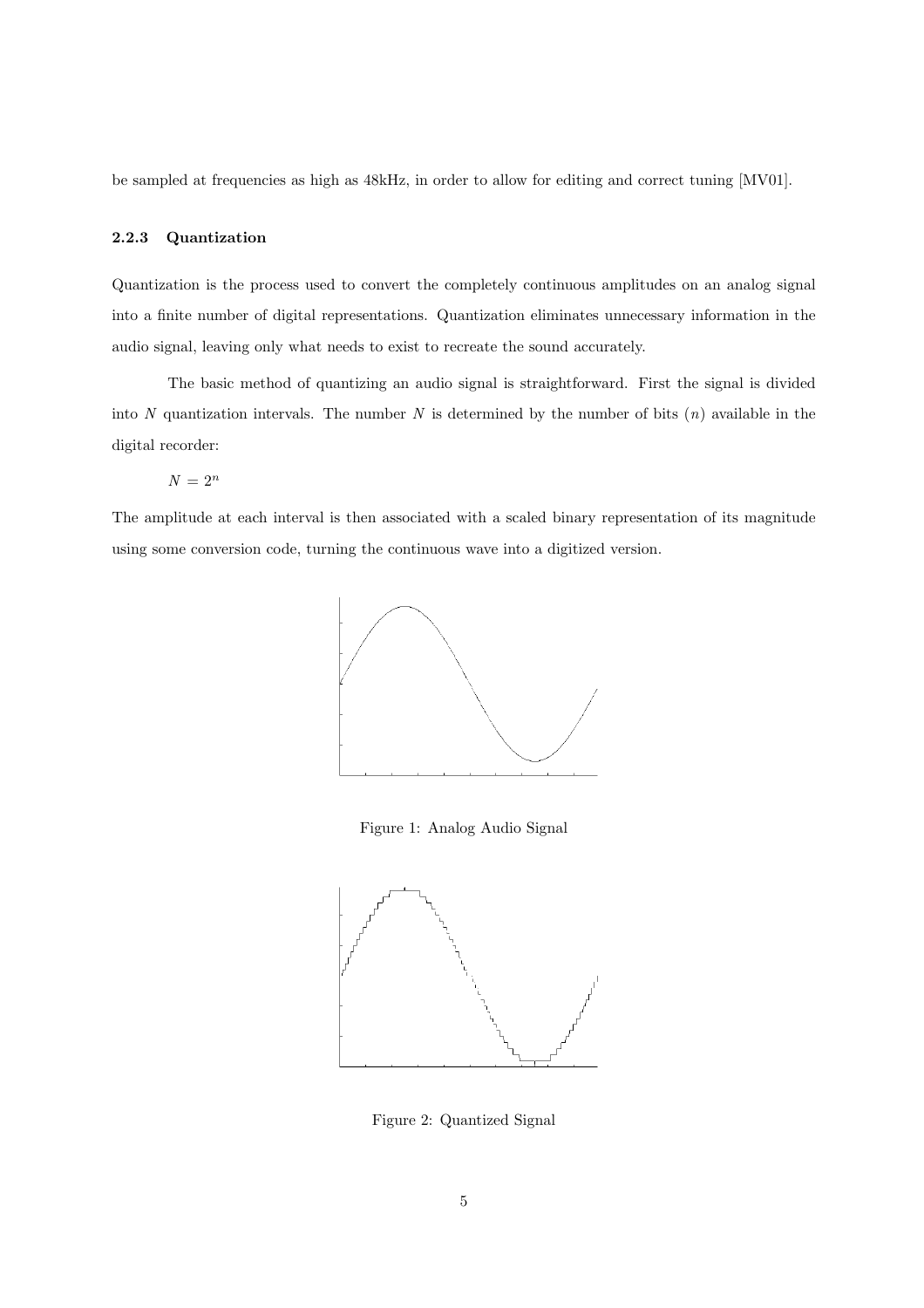There are many different conversion codes that can be used to quantize an analog wave which are broken up into two basic types: unipolar and bipolar. Unipolar codes contains only amplitude information; bipolar codes contain positive or negative sign information as well. Some of the basic audio codes include:

#### Natural Binary Code

The basic unipolar coding. The most significant bit (MSB) is weighted at  $2^{-1}$ , the second MSB at  $2^{-2}$ , and so forth, until the least significant bit (LSB) is weighted at  $2^{-n}$  [MV01].

#### Sign Magnitude

Simple bipolar encoding. Magnitude is expressed with the voltage's binary representation, and a leading sign bit is used to define a negative or positive value [MV01].

#### Offset Binary

The bipolar version of Natural Binary Code. With this type of conversion, the most negative amplitude is offset to be aligned with a zero, and all others stretch upward from there. This method is rarely used, mainly because many of the upper frequencies get cut out when the number of bits is insufficient to handle the offset [Wat02].

#### Two's Complement Representation

Another bipolar method, very similar to Offset Binary, only it relies on Two's Complement Representation of numbers. Two's complement numbers are the way that computers can represent both positive and negative numbers. The first bit in each number will determine the sign of the number: 0 is positive, 1 is negative. The quickest way to determine the negative of a number in two's complement is to represent that number normally in binary, with one less bit than you plan on having. Then, invert all the bits in the number, and finally add one to get the negative [HP98].

$$
4_{dec} = 100_{bin}
$$
  
= 0100<sub>bin</sub>  
= 1011<sub>bin</sub>  
-4<sub>dec</sub> = 1100<sub>bin</sub> Two's complement

The processing takes the audio signal and finds it's range. That range is divided in half, and the result is added to offset the lowest amplitude level to zero. An Analog-to-Digital Converter (ADC)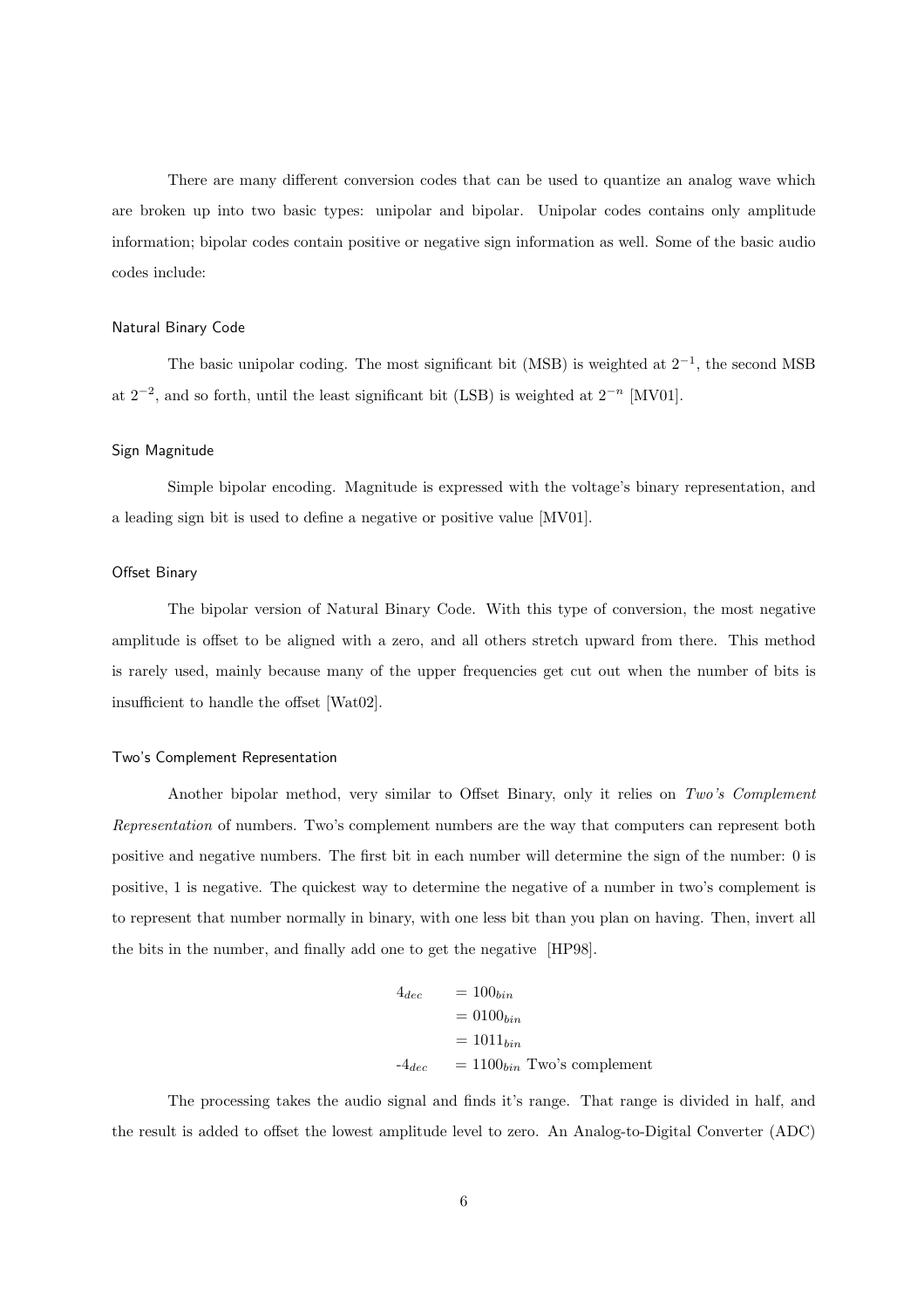creates a binary number out of the signal, and its sign bit is inverted to create a two's complement number. This two's complement number can then be manipulated and used just as any regular binary number [Wat02].

### 2.2.4 Coding

The final step in creating digital audio is to format it into the desired encoding. There are encoding schemes designed to be used for different media, compression and quality standards. The most common problem faced in audio encoding is how to compress losslessly, or at least, perceptually losslessly.

Since digital audio can is recorded in a stream of that consists of either ones or zeros, error correction is very easy: simply reverse the incorrect bit, and it is possible to obtain the correct data. The problem of course occurs when trying to determine which bits are in error [Wat02].

There are many different ways to perform error correction. One method of doing so is to add bits to recorded data, creating a codeword. The calculated codeword spans a longer time than one bit alone. By creating repetition, it is highly improbable that an entire codeword will get corrupted. Therefore, recognize an erroneous bit, a machine cyclicly checks to see if it contains the codeword. If the representation is not the codeword, then the reader can recognize that segment as faulty. The codeword will be de-constructed and the correct bit restored. These codes are typically called cyclic redundancy check (CRC) codes [Wat02].

The most efficient error correcting code possible (and subsequently, the codes used for compact disc error correction) are Reed-Solomon (R-S) Codes. Created by Irving Reed and Gustave Solomon, R-S codes work on burst errors of multiple bits. R-S codes can operate alone or in conjunction with normal error correction codes. The main difference stems from the fact that a CRC checks one division of the codeword, whereas R-S encoded streams get checked twice.

Once a stream is finally written, it needs to be compressed into some format. Some compression schemes essentially leave the data like this, a perfect audio file. Others try to reduce the large file size required but audio files, disregarding quality. The compression format most entrenched in general use is the MP3. Though MP3 may not be the most successful format in terms of both lossiness and file reduction, it is the by far the most wide-spread. This probably derives from it's ease of use and the short amount of time spent compressing files into the MP3 format.

Compression of digital audio into an MP3 undergoes two separate processes. The first relies on psychoacoustics: the differences between the actual existing sounds and what the brain can perceive.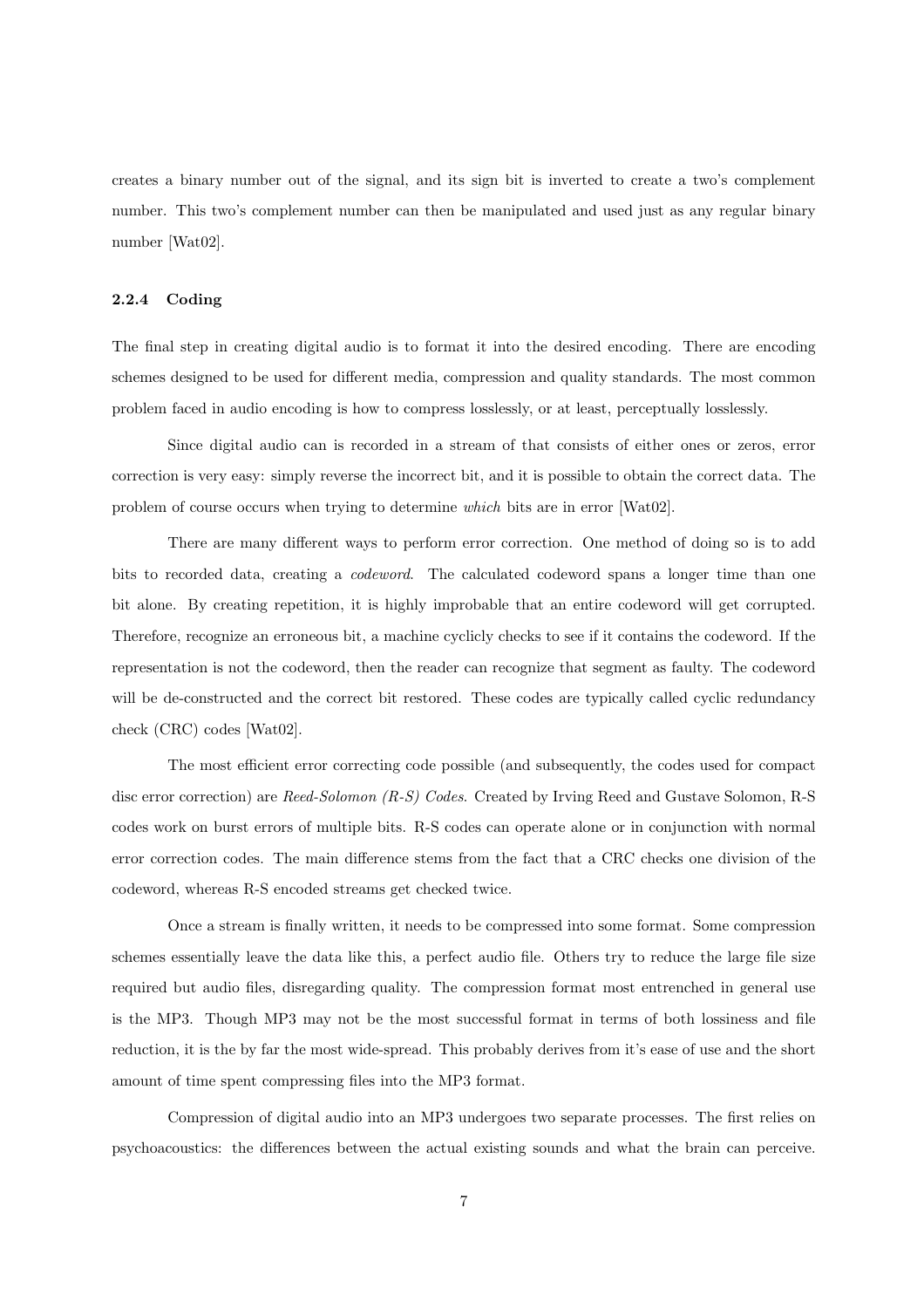MP3 harnesses this and first algorithmically eliminates sounds that humans cannot process. The next compression is an actual lossless Huffman encoding [Hac00].

# 3 Copy Prevention

Copy protection has evolved from a system which assumed users were entrenched in the confines of their hardware to one that protects content on a digital, bit-by-bit level. Though the schemes may have drastically changed, the actual successful levels have not.

Track 41 protection was such a scheme based on the physical structure of floppy disks as opposed to software. A floppy disk has gaps in the memory between tracks where data is not naturally read. The idea behind track 41 protection was to instruct the machine to actually write code to these places. If the information was copied, the duplicate disk would in theory not have those additions. The software could then check to see if the correct statements resided in their appropriate locations, and if not, reject the information from the copied disk [Bro87].

Digital watermarking is more recently explored copy detection/prevention method. Watermarking involves the process of embedding bits into the a file that do not interfere with a user's perception, but can be detected by software. As a protection method, detection of a watermark - or a failure thereof - can allow a program different rights based on the files generation (deny playback if the file is a copy, allow copying if it is the original, etc.); alternatively, attempts at removal of a watermark may cause a degradation of the file's quality.

Not only could removing watermarks eliminate the use of files: it can instigate legal proceedings as well under the Digital Millennium Copyright Act (DMCA). The most important tenentes of the DMCA state that 1)circumvention of a security measure is grounds for legal action and B)making circumvention tools available to the public is illegal. These statutes make watermark tampering punishable by the law.

The Secure Digital Music Initiative (SDMI) was a major player in trying to protect digital music. They proposed a challenge that no one could break their watermarking scheme, offering money to anyone who has able to do so. A group of researchers took on the challenge, breaking the four tests that used watermarking. When they attempted to publish their research in their paper, proving that it was possible to break these watermarks, SDMI immediately countered with the DMCA, citing that this would be publication of a circumvention method. Later on, the researchers did go on to publish their research ( [Cra01]), but not until after a long fight to find someone willing to do accept a potentiality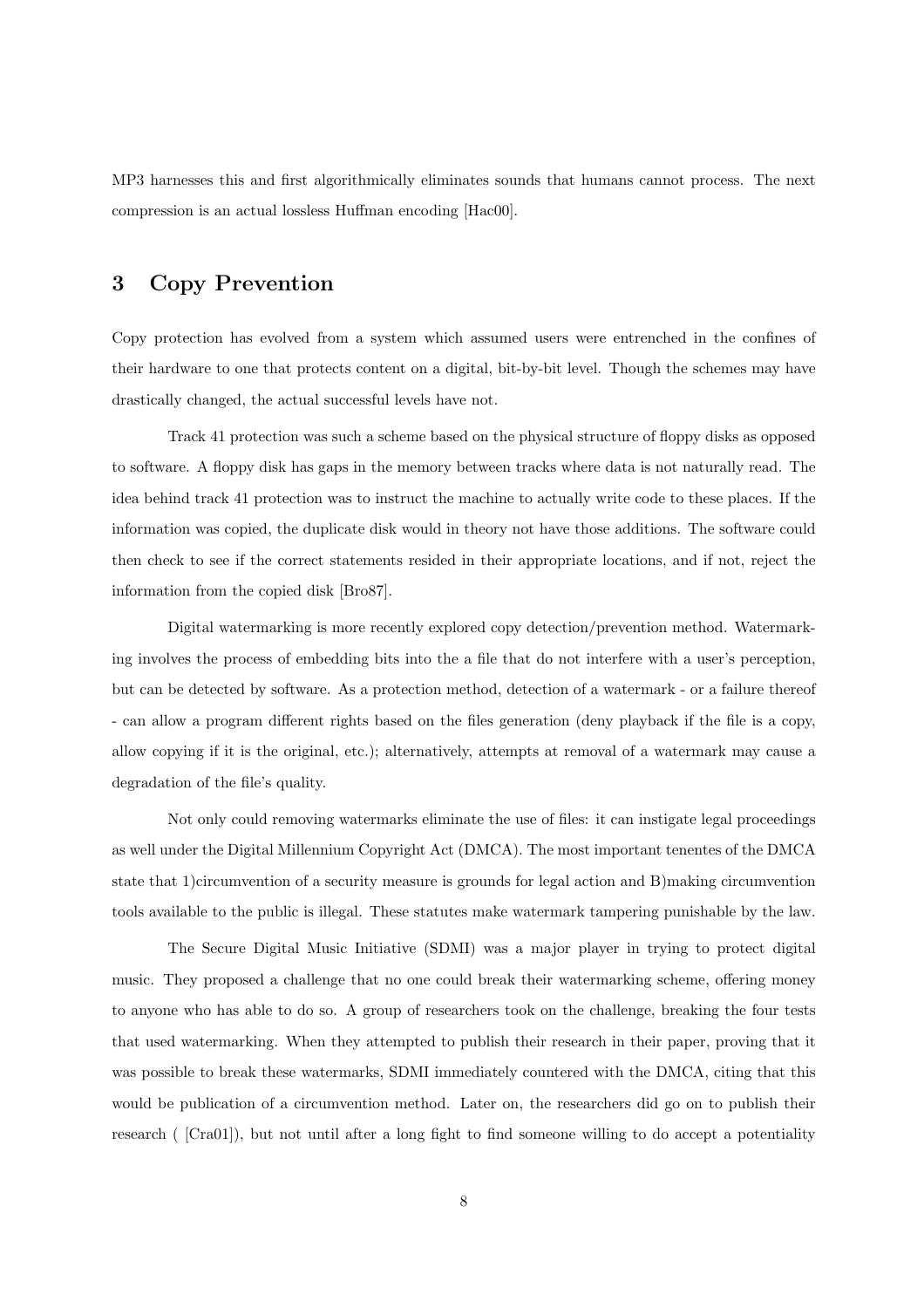illegal piece of work [Fel00]. This example shows that copy prevention cannot be instituted flawlessly by technology alone; there must be a social factor for any copy protection to be effective.

# 4 Analysis of Copy Protection Schemes

This segment analyzes the copy protection schemes used by various companies in terms their effectiveness, which I defined earlier to have social as well as technical aspects.<sup>1</sup>

## 4.1 EMI

EMI's attempts at copy protection are questionable. In June of 1999, EMI signed with Liquid Audio, a distributor of digital music. Liquid Audio software was supposed to provide security, copy protection and copyright management for the EMI collection [Gro03]. Though EMI's relationship with Liquid Audio remained throughout the years, Liquid Audio never really took off as a major player in the digital music trade. Now, Liquid media integrates with Windows Media Digital Rights Management (DRM) standards [LLC03] and at the beginning of 2003, Liquid dissolved after selling its encoding rights to Microsoft and its distribution system to Geneva Media LLC [Hu02].

EMI's copy protected discs have not fared so well either. They no longer carry the Compact Disc compatibility logo and my research has led to me to experience problems playing their discs on my Magnavox AZ80551701 boombox. On the other hand, they can be easily ripped onto a hard drive using multiple operating systems, as I have researched. As a matter of fact, if I had not been doing research specifically on copy prevention, I would undoubtedly still have no idea that an album that I purchased this summer (Radiohead's *Hail to the Thief<sup>2</sup>*) had copy protection. According to [Mus], copy protected discs are supposed to bear the label, which is the "Worldwide Copy Control Icon":



Figure 3: The Worldwide Copy Control Icon

However, though there is no sign of the Compact Disc logo or name anywhere on the album, case or jacket, the record also does not have the copy control logo on it. Since I had no trouble ripping it into

 $1$ Due to the nature of the beast that is copy prevention, it was difficult to find detailed technical information on schemes, though I could find information on breaking different protections. I attempted to contact both EMI and Sony Music for more information on their specific implementations. Unfortunately, neither replied.

<sup>2</sup>Radiohead's record label is technically Capitol Records, Inc. in America but Capitol is a subsidiary of the EMI Group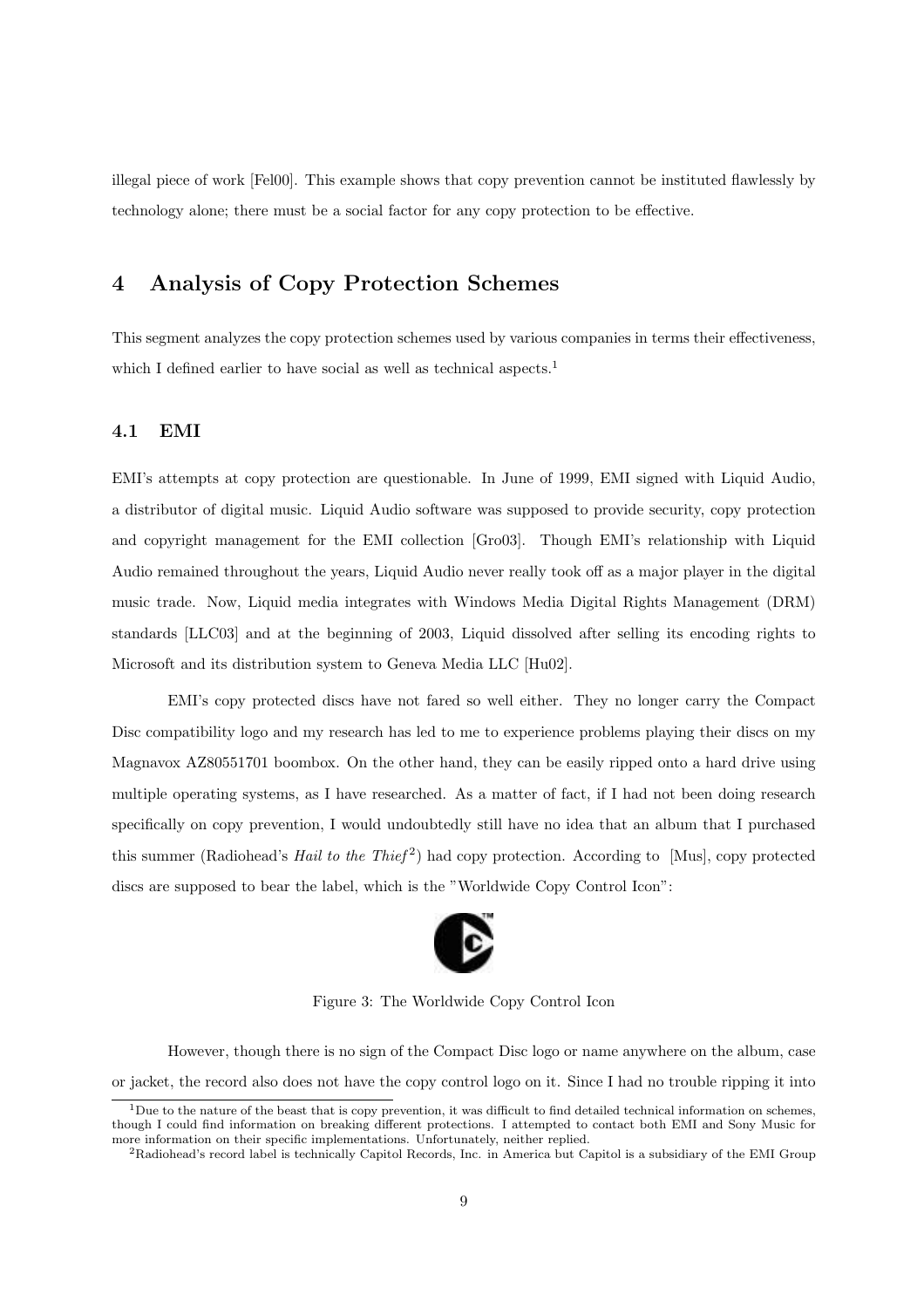my computer's music library and I mainly listened it through my computer, I never never could have known it was a protected disc; upon playing the disc in my boombox, I most likely would have assumed that the player had gone bad and it was time to purchase a new one.

EMI's copy prevention strategy seems to follow a "The Customer is Always Right" policy. Their main goals are outlined in a presentation given by Executive Vice President John Rose

- Make available 100% of our repertoire
- Allow portability and burning
- Make our music available through every legitimate retailer
- Enable retailers to use own preferred business model
- Ensure fair return for EMI and artists by setting wholesale price
- Integrate digital distribution fully into EMI [Ros03]

Though the company has seemingly good intentions, their protection scheme fails to be very effective: the limited playback is not a major problem, but the sheer simplicity with which the media can be copied gives it no real world effectiveness. The only thing that results is frustration from users when they purchase a disc that is not compatible with their compact disc playing hardware.

### 4.2 Sony

The DADC division of Sony developed a copy prevention scheme known as key2audio. A Celion Dion album released in Europe during April of 2002 contained this protection.

It also contained a warning not to be used in computer CD-ROM drives [Han02].

Apparently, discs such as Dion's that contained the key2audio features not only didn't allow playback, but crashed computers as well. The discs were so incompatible with current CD standards that Phillips Electronics pushed Sony to not include the CD logo on its protected discs, which Sony eventually decided to agree with. It was the perfect copy protection: the recording device had absolutely no access to the materials ready to be copied.

However, Sony now claims that it's latest version of the scheme - key2audio $XS^{TM3}$ - is actually compatible for computer playback:

Along with a sophisticated copy control solution key2audioXS™offers user friendly PC-playback with superior sound quality. key2audioXSTM-protected discs play trouble-free on virtually all CD/DVD players and PC devices. When the key2audioXSTMdisc is inserted into the drive, an authentication process verifies the disc [Son02].

<sup>3</sup>key2audioXS is a trademark of Sony DADC Austria AG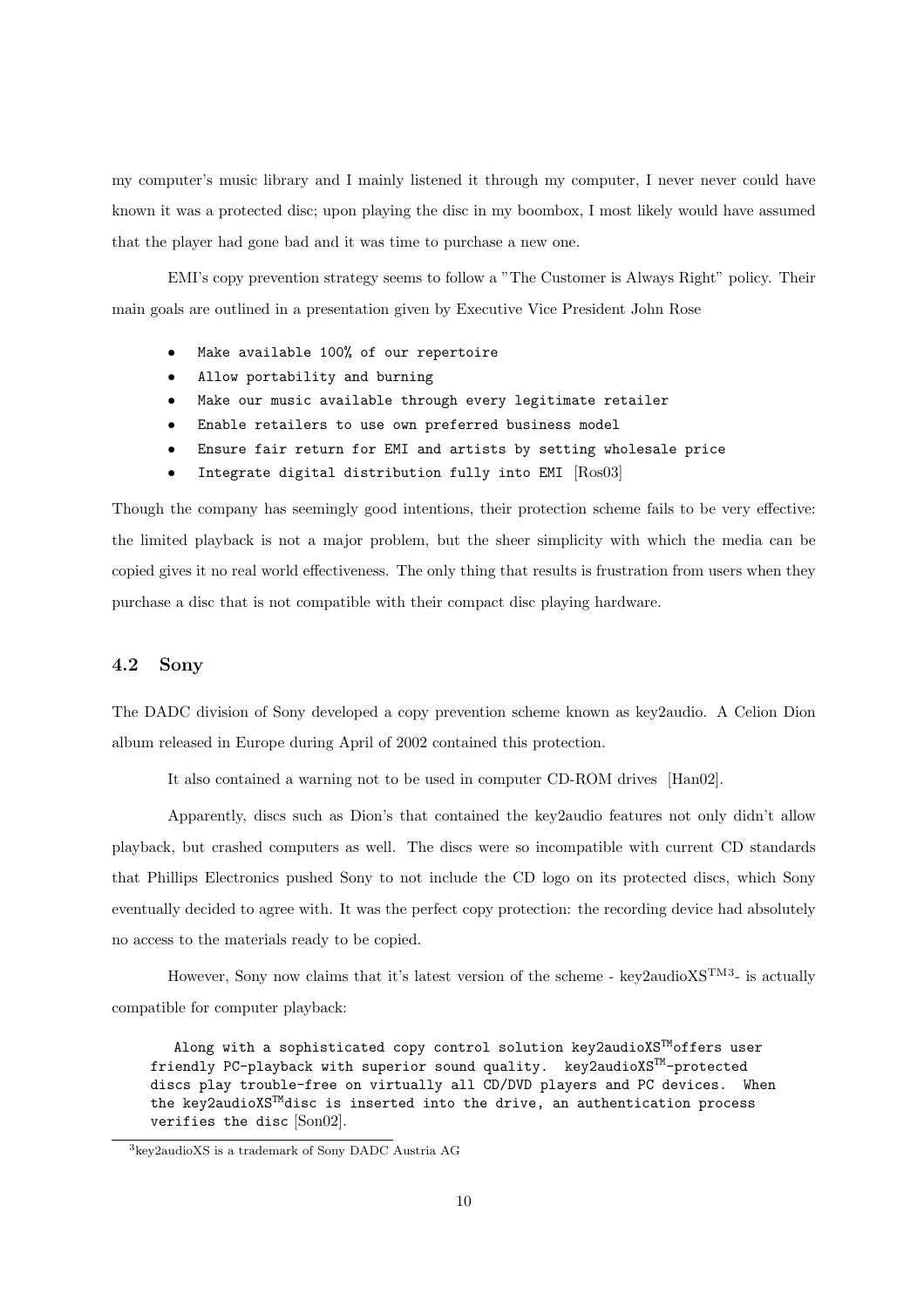But for the key2audio $XS^{TM}$ disc to function in a personal computer, it must meet the following requirements:

- $Windows(R)98 SE, ME, 2000, XP$
- Pentium II or higher
- 64 MB RAM
- 50 MB free disk space
- Internet Explorer 5.0 or higher
- DirectX 8.0 or higher [DAD03]

As far as Macintosh compatibility? Nothing is mentioned.

The basic way a key2audio<sup>TM</sup> disc now works is by creating a multi-session disc: one session contains the audio files to be played on typical CD player and a second session contains computer formatted multimedia [DAD]. The disc installs software to make these files useable on your computer with Sony compliant devices and programs - much like Apple's iPod and iTunes work hand in hand. They are hoping this gesture will quell the rising sentiments against digital media copy protection and offer incentives to return to purchasing physically distributable audio discs [Son02].

I deem past versions of Sony's protection and key2audio a failure in social terms. Though it may not be technically possible to make copies, the cost of non-compatibility is too much; nobody wants to attempt to play their new album and have it crash their computer or not work in their car stereo. However, if the latest technology that incorporates the multi-session disc works as well as Sony claims, it would pass as an acceptable method. Should Sony have developed a way to make their products compatible with the current hardware, their copy preventative measures would be a success.

# 5 Conclusion

Of the protection schemes I have researched, none of them seem to have achieved an acceptable level of effectiveness, and the reasons are multitudinous. I've seen schemes that do not seem to prevent copying at all (EMI); some that as of yet has not proven to be compatible with current players (Sony/key2audio); some that can be defeated by merely covering the outside track with tape or marker(Cactus Data Shield [Ley02]); software that just doesn't get installed if you hold the shift key (MediaMax CD3 [Hal03]). Though these problems may seem easy to fix from a solely technological standpoint, there is no real forum for them to be installed; right now, the technological cost to the people of copy protection is too high for society to accept. Until a compromise between what the people want, and what the technology can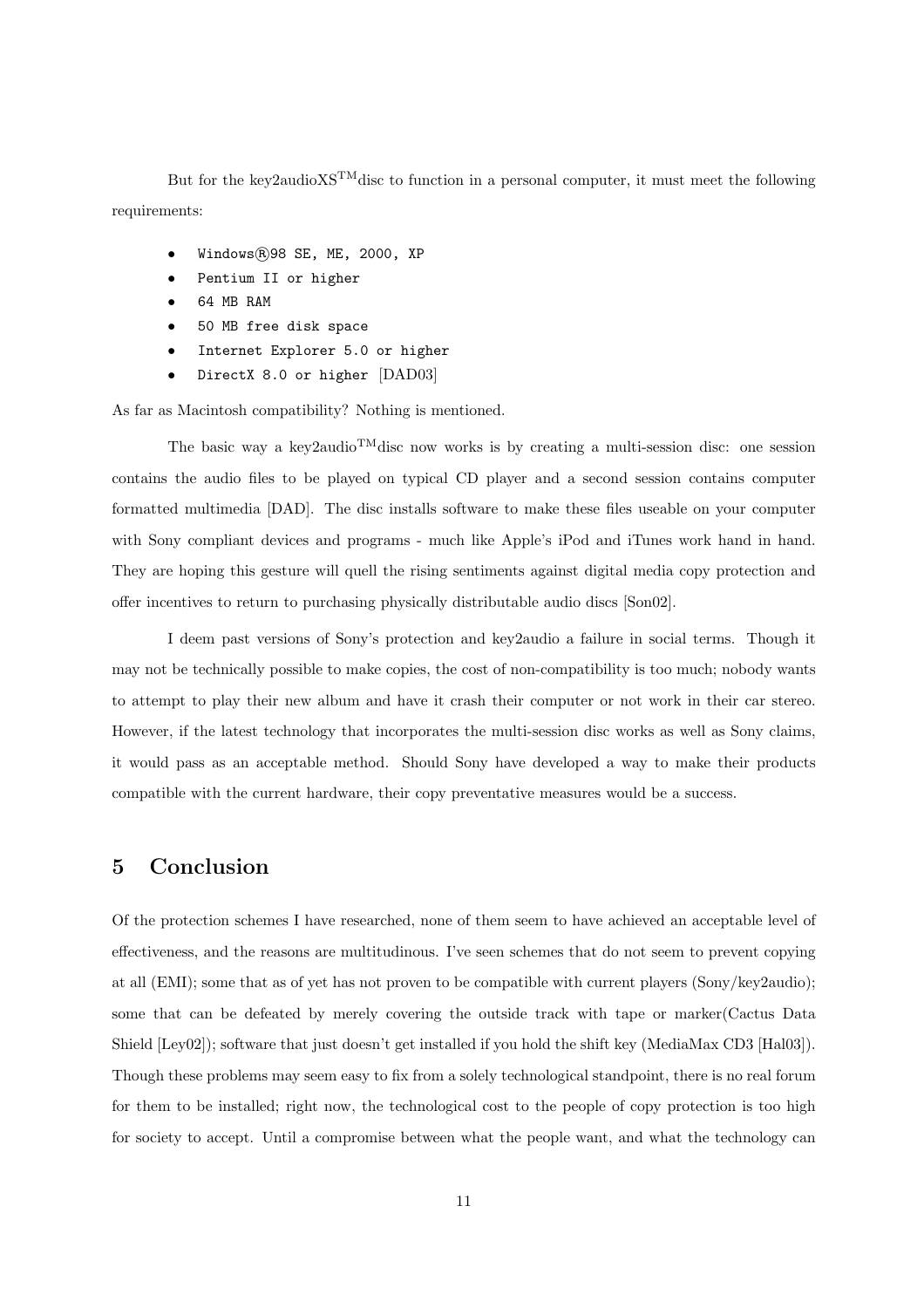provide can be reached, there will never be a truly effective copy prevention system.